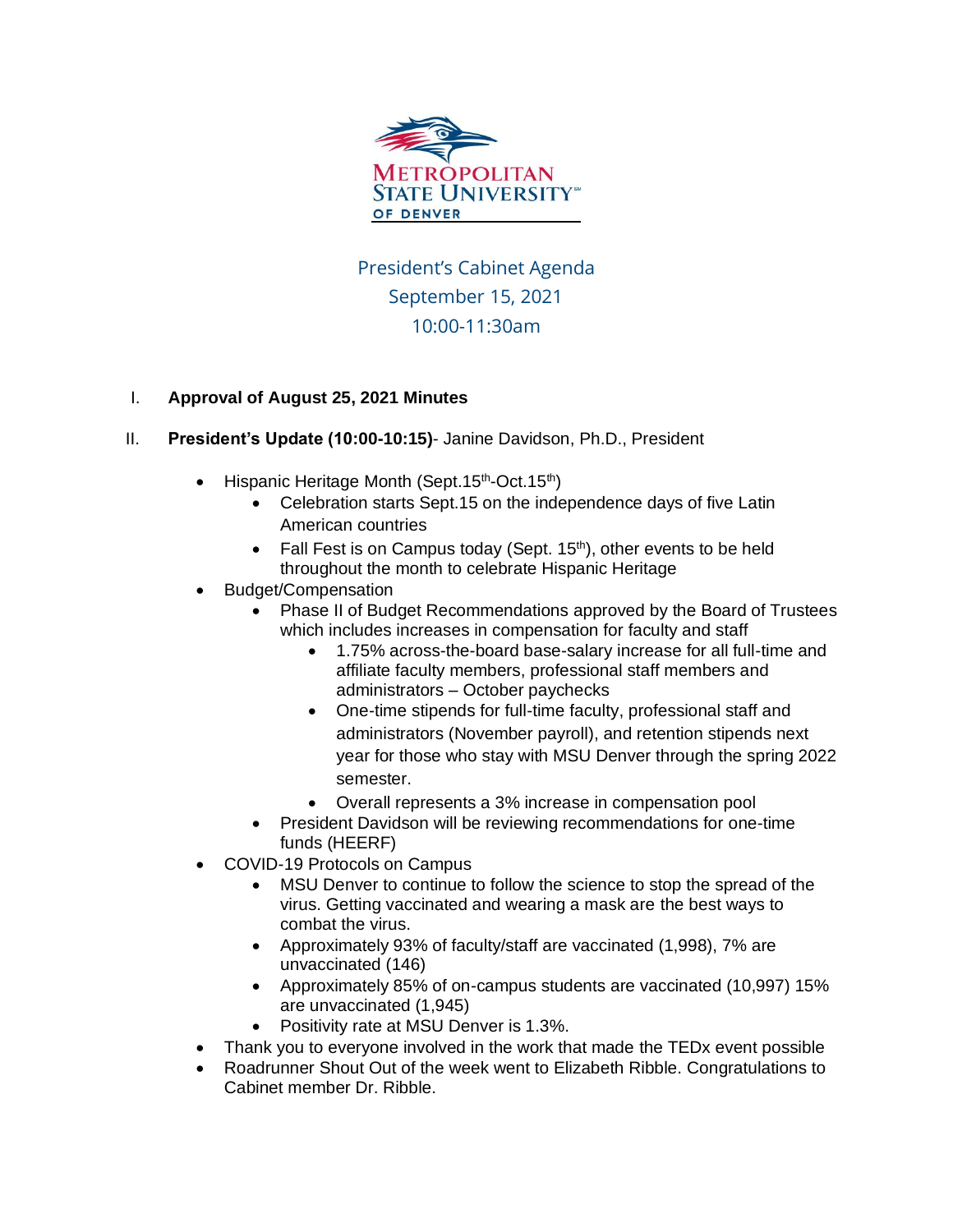- State of the University of Address will be held during the Welcome Back event on September  $21<sup>st</sup>$  at the King Center
- III. **COVID-19 Update (10:15-10:25)** Leone Dick, Chief of Staff to the Vice President for Administration and Finance/COO
	- Covid-19 Dashboard is live: [https://www.msudenver.edu/safe-return-to](https://www.msudenver.edu/safe-return-to-campus/covid-19-dashboard/)[campus/covid-19-dashboard/](https://www.msudenver.edu/safe-return-to-campus/covid-19-dashboard/)
	- MSU Denver Weekly Positivity Rate 1.3%, proving how safe campus is
	- Evaluating implementation of protocols, looking ahead to Spring 2022
	- Reminder not to come to work/campus if you are feeling sick
	- Current Protocols state that vaccinated and unvaccinated individuals must wear masks indoors, unvaccinated individuals must be tested on a weekly basis
	- Limited amount of flu shots available at Auraria Health Center
- IV. **UnDocuhub Presentation (10:25-10:40) –** Gregor Mieder, Director of Immigrant Services Program, Center for Equity and Student Achievement
	- UndocuHub was founded in the Summer of 2020 by local leaders and organizations, it is a program to help undocumented immigrants access grants and support services.
	- Helps connect undocumented students with mentors who can share their experiences.
	- Bilingual central hub coordinated to provide resources and support for services such as housing, financial assistance, legal access, college resources, etc.
- V. **Capital Projects (10:40-10:55)** Nick Pistentis, Executive Director of Application Services, Sara Vance, Manager of Technical Project Management
	- Workday Implementation Update, Workday is a Cloud-based modern Enterprise system.
	- Multi-year system implementation, replacing key Banner modules and several external systems (2021-2025)
	- Drive efficiency in HR and Financial Offices
	- Banner updates coming for October 2021

## VI. **Policy Updates (10:55-11:10)**

- A. Information Technology Accessibility Policy Nicholas Stancil, Deputy General Counsel, Chris Mancuso, Manager of Web Communications, Truong Nguyen, Director of Client Services, Zachary Clark, Instructional Accessibility Specialist
	- Technology Accessibility Committee founded in 2012 to advance MSU Denver's ongoing commitment to provide access to information resources, technologies, and related services to individuals with disabilities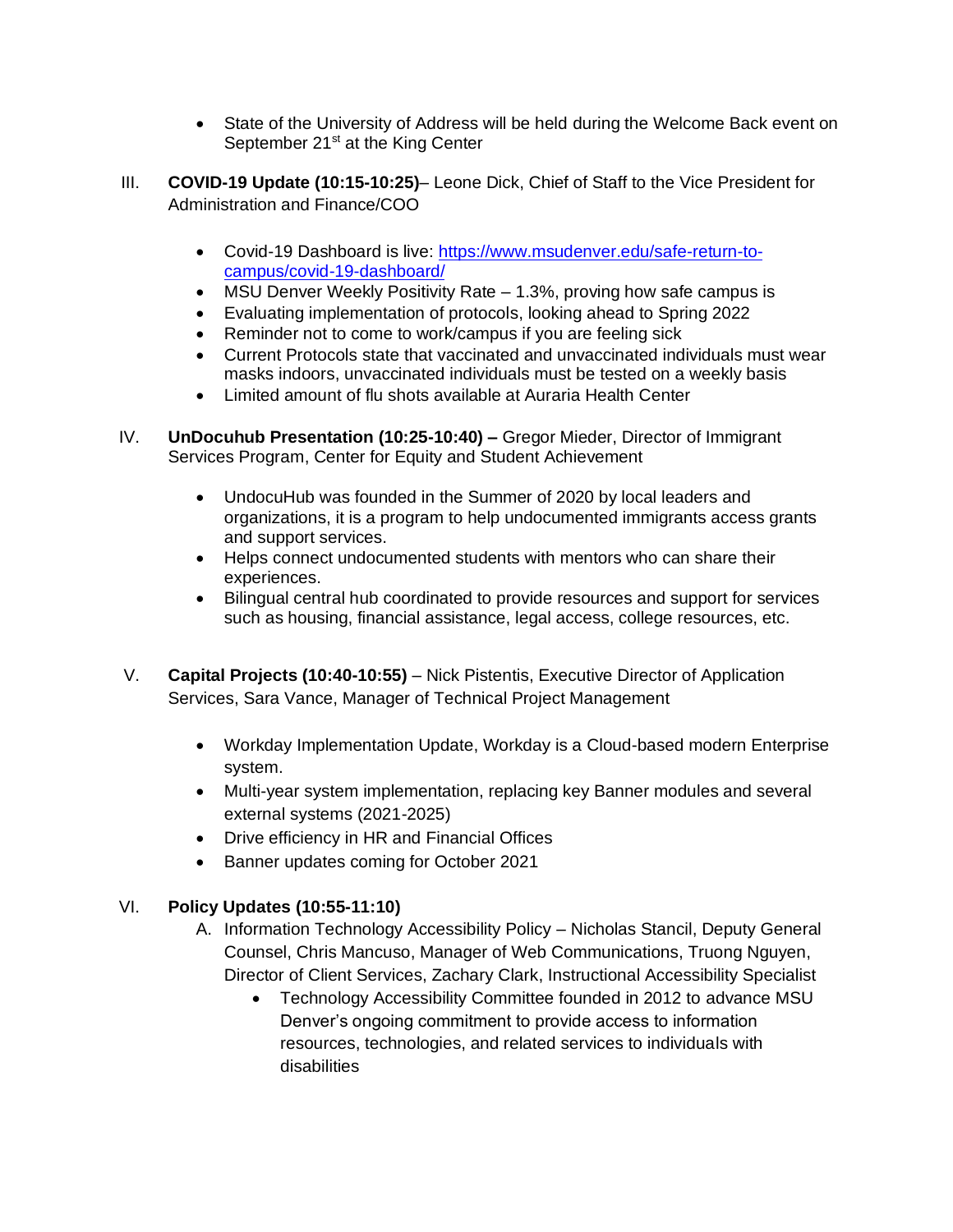- Policy codifies the goal of the University to deploy information technology that has been designed, developed, or procured to be accessible to individuals with disabilities, including those who use assistive technologies. The policy establishes the Information Technology Accessibility Group (ITAG) to work toward this goal through the development of IT accessibility requirements in collaboration with the TAC
- The MSU Denver Policy Advisory Council voted 25-2 in favor of the policy.
- Policy is approved by the Cabinet. Policy to go to President to review, President has right to sign or refuse to sign

## VII. **Round Robin Updates (11:10-11:30)**

- A. Edward Brown, Chief of Staff- NSTR
- B. Michael Benitez, vice president, Diversity and Inclusion-
	- $\bullet$  HSI Week, Articles to be release the week of September 20<sup>th</sup>
	- Significant Signature events in Spring 2022: Higher Education Diversity Summit (April 4<sup>th</sup>), MLK Peace Breakfast (early April), Noel Professor visiting Professor (early April)
- C. Elizabeth Ribble, chair, Department of Mathematics and Statistics Thankful for the responsiveness of the Roadrunner Safe Return Committee
- D. Eric Mason, interim vice president for Strategy, Marketing and Communications
	- Listening sessions for the AHEC Strategic Plan completed over the next two weeks
- E. David Fine, General Counsel- NSTR
- F. Christine Marquez-Hudson, vice president and executive director, University Advancement and MSU Denver Foundation-
	- Reminder of Homecoming (Sept.27<sup>th</sup>-Oct.2<sup>nd</sup>)
	- \$1 Million dollars of funds raised, over \$3 Million in the pipeline
- G. Liz Hinde, dean, School of Education-
	- Thankful to Ruben and Steve in the Health Center at Auraria
- H. Katia Campbell, president, Faculty Senate-
	- Shout out to George Middlemist for work on the Budget Recommendation and for attendance at Faculty Senate, Thank you Leone and RSR Team for the Covid-19 Dashboard, Thank you to Provost Alfred Tatum for answering questions re. Covid-19 protocols/policies
- I. Alfred Tatum, provost and executive vice president of Academic Affairs-
	- Conversations with faculty to be held over the following three issues
		- o Gathering input from the Fall Semester
		- o COVID-19 related Matters
		- o University wide communication
		- o Tuesday Talks with Tatum, every Tuesday at 12:00pm, Open forum for faculty